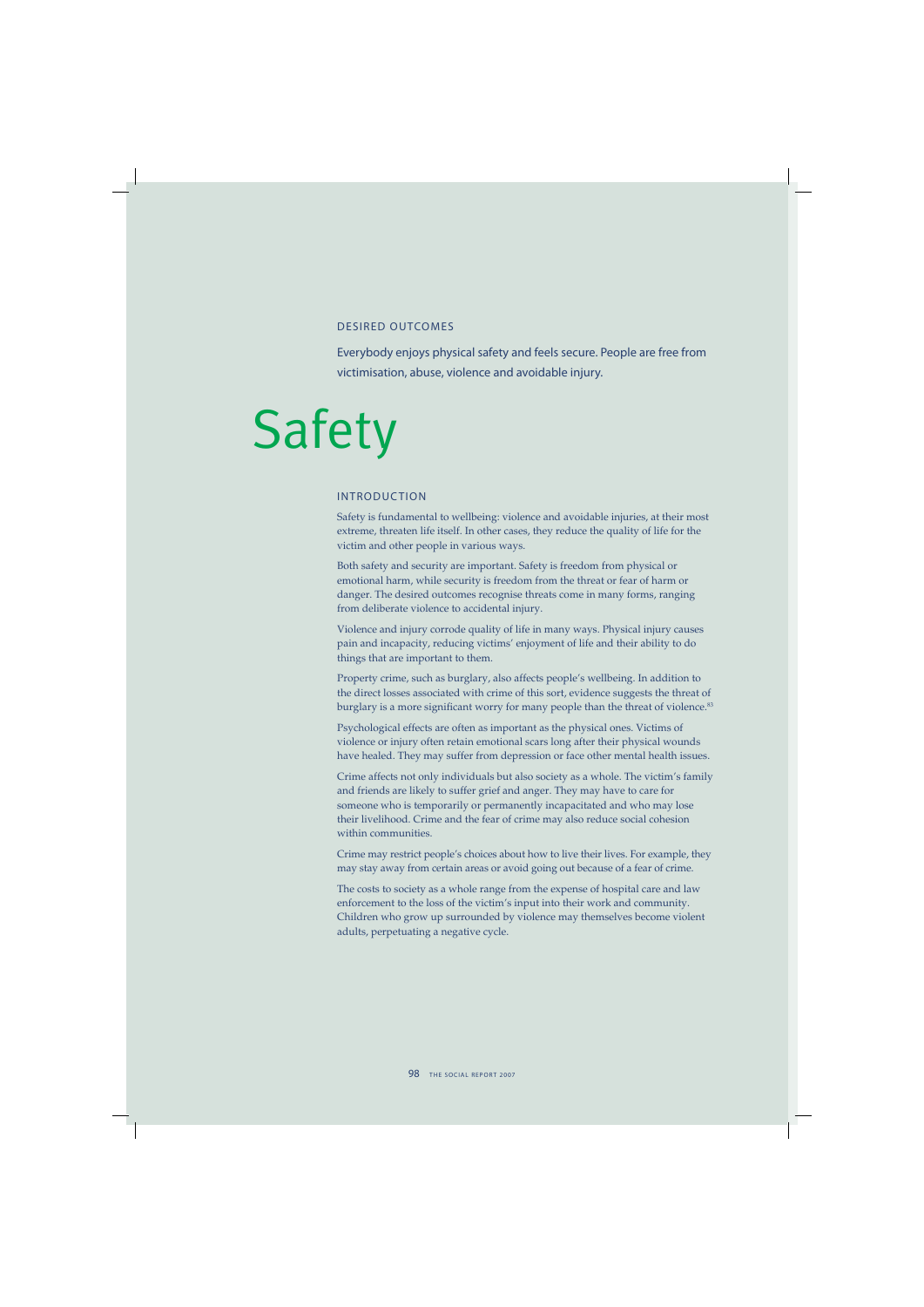## WORK PAID V

INDICATORS Four indicators are used in this chapter: assault mortality, criminal victimisation, fear of crime and road casualties. The first three indicators provide a picture of the level and impact of violence in the community.

> Assault mortality provides a picture of intentional violence across society. Reducing interpersonal violence in families and communities is critical to social and personal wellbeing. This indicator measures deaths resulting from violence, the tip of the violence pyramid. Young children and youth are particularly vulnerable.

> Measuring criminal victimisation from police records is difficult, as many crimes are not reported to the police. This is particularly true of domestic violence, sexual violence and child abuse. The second indicator uses survey results to give a more comprehensive picture of the level of criminal victimisation in society, including the level of violence.

> The third indicator is fear of crime. Feeling unsafe harms people's quality of life by producing anxiety and reducing their options in life. However, there is some evidence fear is not necessarily linked to the actual risk of becoming a crime victim. For example, people may feel unsafe and have their quality of life reduced even when the actual likelihood of their being victimised is relatively small.

> People should also be able to live in a society free from the risk of avoidable death or injury. The leading cause of avoidable injury and death is motor vehicle crashes. In economic terms, the social cost of motor vehicle crashes has been estimated at \$3.1 billion annually.<sup>84</sup> The final indicator is road casualties.

> Workplace accidents are another form of avoidable injury. They are discussed in the chapter on Paid Work.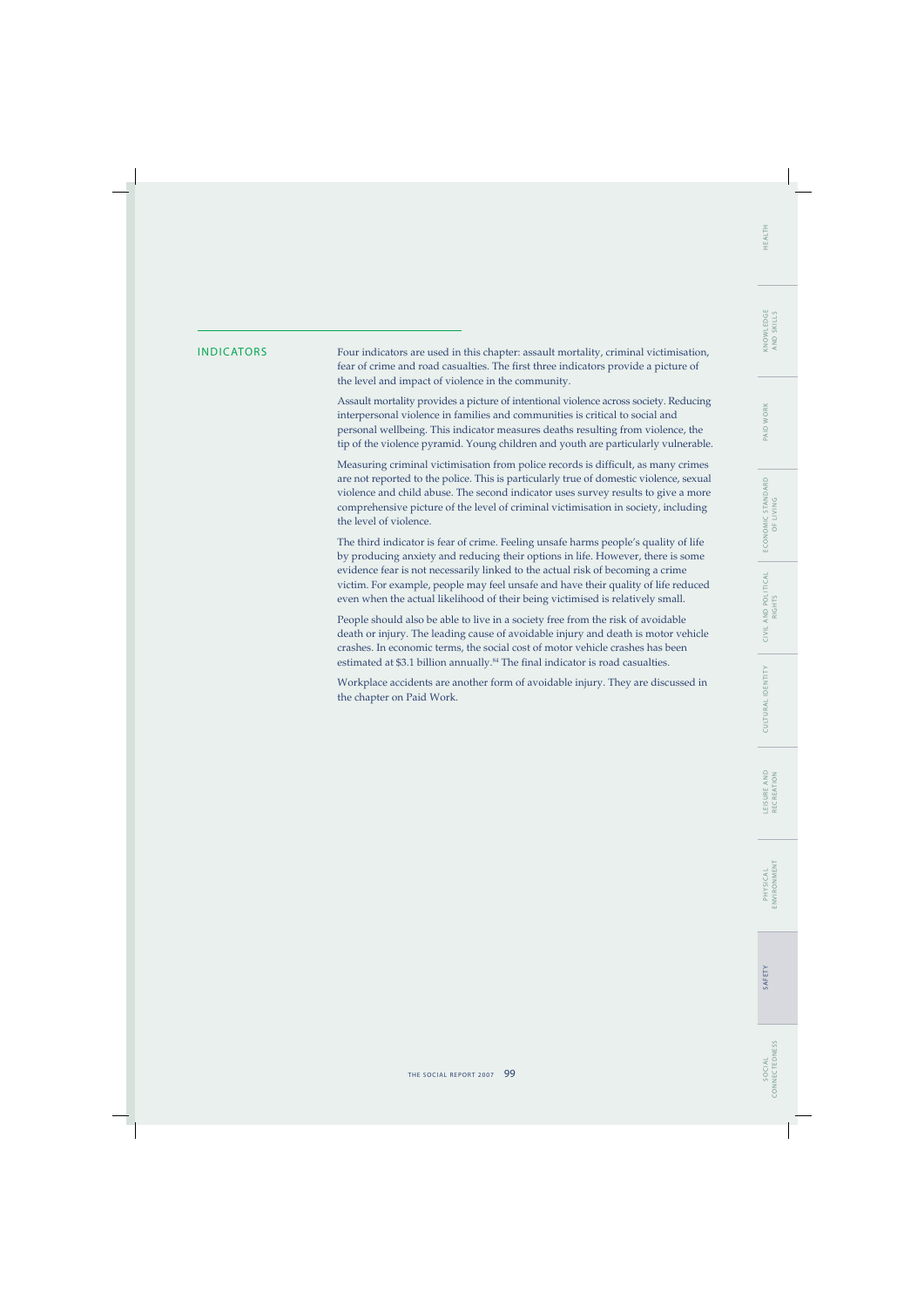## Assault mortality

## DEFINITION

The number of people who have died as a result of assault or intentional injury, per 100,000 population.

| <b>RELEVANCE</b>                          | Reducing interpersonal violence in families and communities is critical to social<br>and personal wellbeing. This indicator measures deaths resulting from violence,<br>the tip of the violence pyramid. Young children and youth are particularly<br>vulnerable.                                                                                                                                                                                                                     |
|-------------------------------------------|---------------------------------------------------------------------------------------------------------------------------------------------------------------------------------------------------------------------------------------------------------------------------------------------------------------------------------------------------------------------------------------------------------------------------------------------------------------------------------------|
| <b>CURRENT LEVEL</b><br><b>AND TRENDS</b> | In the five years to 2004, 279 people died as a result of assault or intentional<br>injury, a decline from 293 people in the previous five-year period and from 347<br>people in 1990–1994.                                                                                                                                                                                                                                                                                           |
|                                           | The provisional age-standardised assault mortality rate for 2004 was 1.2 per<br>100,000 people, down from 1.4 per 100,000 in 2003. In the early 1980s, the assault<br>mortality rate was around 1.5 per 100,000. It increased to around 2.0 per 100,000<br>between 1986 and 1992, and fell back to around 1.5 per 100,000 between 1998 and<br>2003. It should be noted that rates based on small numbers are volatile, and<br>trends can be difficult to discern over the short term. |

## Figure SS1.1 **Age-standardised assault mortality rate, by sex, 1980–2004**



Source: Ministry of Health, New Zealand Health Information Service Note: 2004 data is provisional

AGE AND Five-year average annual assault death rates for the period 2000–2004 were<br>SEX DIFFERENCES highest among youth aged 15–24 years (2.3 deaths per 100.000 population). highest among youth aged 15–24 years (2.3 deaths per 100,000 population), followed by adults aged 25–44 years (1.8 per 100,000) and those aged 45–64 years (1.3 per 100,000). Older people aged 65 years and over and children under 15 years had the lowest rates (0.8 per 100,000 for each age group). For children, the risk of dying from assault or intentional injury is highest at younger ages. In the five years to 2004, the assault death rate for children under 5 years was 1.6 deaths per 100,000, four times higher than the rate for 5–14 year olds (0.4 per 100,000). In all age groups, rates were lower in the period 2000–2004 than they were in the late 1980s.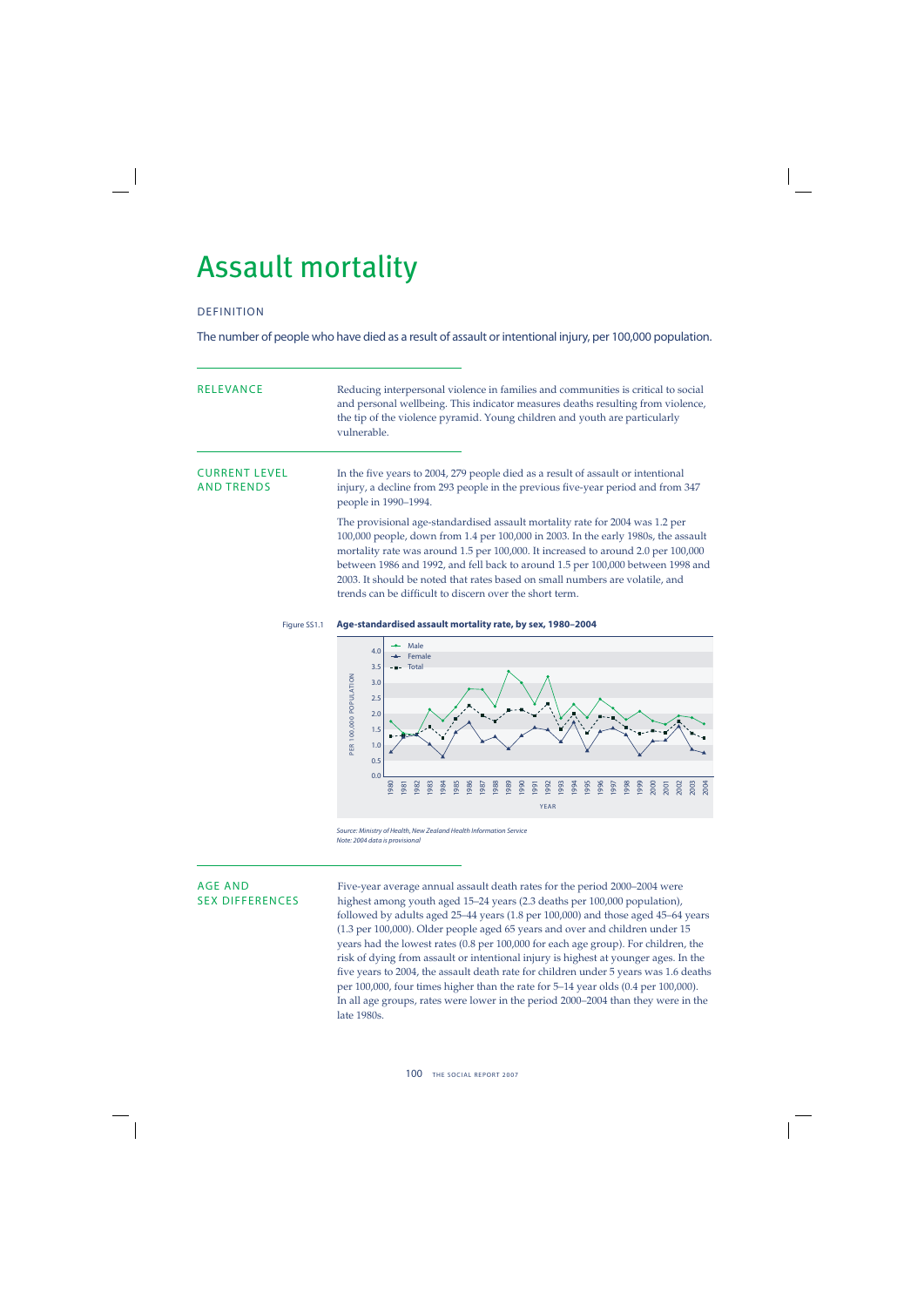Males are more likely than females to die from assault or intentional injury. The provisional 2004 age-standardised death rate was 1.7 per 100,000 for males, more than double the rate of 0.7 per 100,000 for females. The rise in the assault mortality rate in the late 1980s and early 1990s was the result of an increase in the male rate over that period.



### Figure SS1.2 **Five-year average annual assault mortality rates, by age group, 1985–1989 to 2000–2004**

Source: Ministry of Health, New Zealand Health Information Service Note: 2004 data is provisional

ETHNIC DIFFERENCES Mäori are considerably more likely than non-Mäori to die as a result of assault or intentional injury. In 2004, the age-standardised rate for Mäori was 2.9 deaths per 100,000 compared with 0.8 per 100,000 for non-Mäori. The age-standardised rate for Mäori males (4.7 deaths per 100,000) was almost four times higher than the rate for Mäori females (1.2 per 100,000).

> In the five years from 2000 to 2004, Māori children under 15 years died from assault or intentional injury at an average annual rate of 1.4 deaths per 100,000 children. Over the same period, non-Mäori children died at an average annual rate of 0.6 per 100,000 children.

INTERNATIONAL OECD homicide rates are standardised to the 1980 OECD population and differ<br>COMPARISON from the rates shown in this indicator. In 2002, the OECD average homicide from the rates shown in this indicator. In 2002, the OECD average homicide death rate was 2.0 deaths per 100,000 for males and 1.0 per 100,000 for females. The New Zealand homicide rates were lower than the OECD average for males (1.8 per 100,000) and higher than average for females (1.1 per 100,000). Australia and Canada had higher male homicide rates than New Zealand (2.0 and 2.1 per 100,000, respectively), while the United Kingdom had a lower male rate (1.2 per 100,000). The United Kingdom and Canada had lower female homicide rates than New Zealand (0.5 and 0.8 deaths per 100,000, respectively), while the Australian rate for females was the same (1.1 per 100,000). Death rates from homicide are highest in the United States; the rate for males in 2002, at 11 per 100,000, was five times greater than the OECD average, while the female rate of 3.2 per 100,000 was three times greater.

> International comparison information for child maltreatment deaths is not available on an annual basis. Results of a 2003 UNICEF study of child maltreatment deaths in rich countries in the 1990s showed that New Zealand had the third highest child maltreatment death rate (1.2 deaths per 100,000 children under the age of 15 years).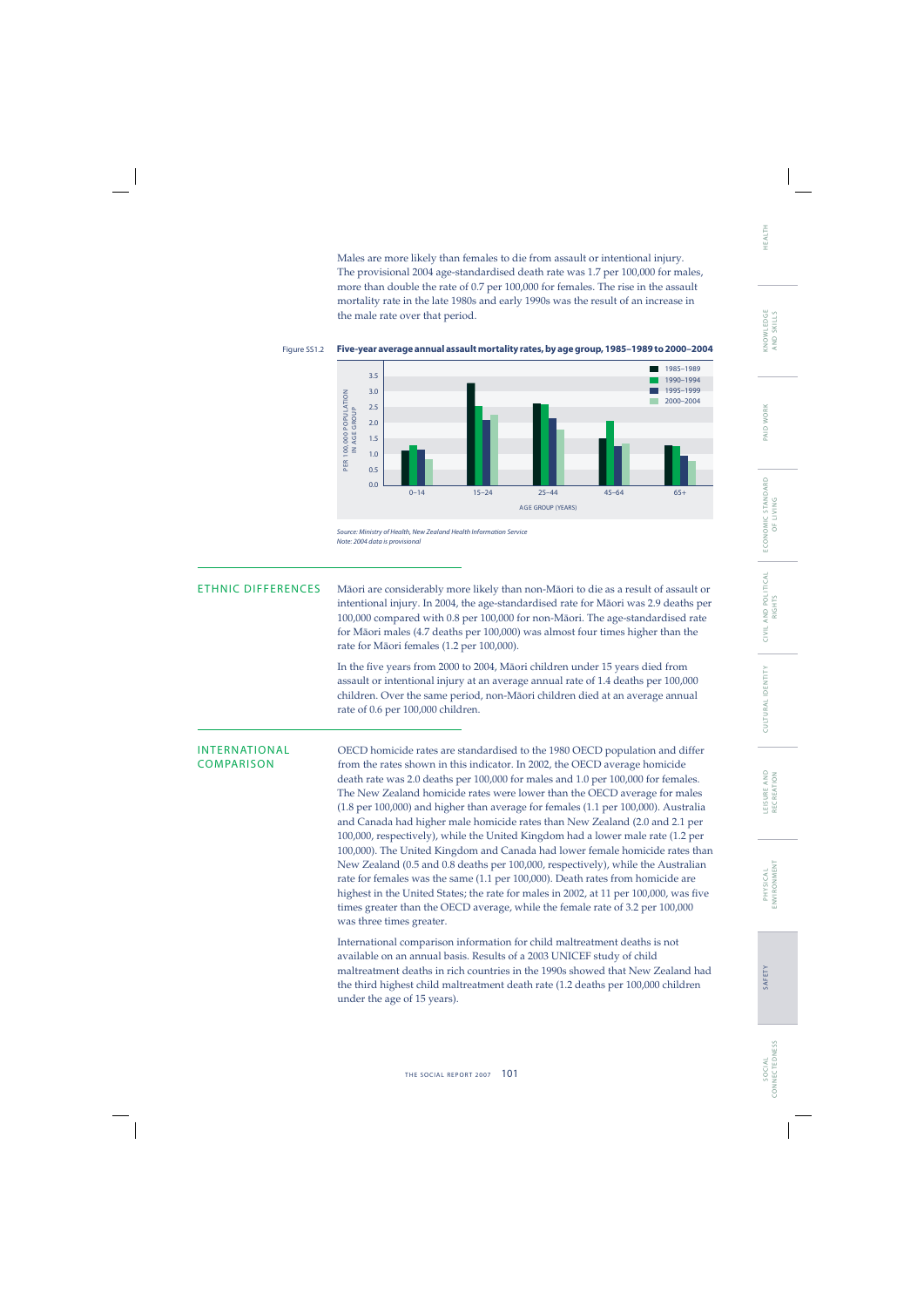## Criminal victimisation

## DEFINITION

The proportion of the population aged 15 years and over who had been victims of one or more incidents of criminal offending in 2005 as measured by the New Zealand Crime and Safety Survey 2006.

RELEVANCE The criminal victimisation rate provides a broad measure of personal safety and wellbeing. Surveys of criminal victimisation generally provide a more comprehensive picture of victimisation than police data, as not all offending is reported to or recorded by the police.

CURRENT LEVEL The survey data shows 39 percent of New Zealand adults aged 15 years and over experienced some form of criminal victimisation in 2005. Comparisons with data from earlier surveys are not possible owing to changes in the survey design.<sup>85</sup>

> Thirty percent of households had been victims of some kind of household crime in 2005. The most common offences were burglaries (14 percent) and vandalism to household property (9 percent). Over the same period, 18 percent of individuals had been victims of some type of personal offence, the most common being assaults and threats (both 9 percent). A relatively small number of people accounted for the majority of victimisations: just 6 percent of people had been victimised five or more times during the survey period but they experienced 51 percent of all victimisations.



## Figure SS2.1 **Criminal victimisation prevalence rate, by type of victimisation, 2005**

AGE AND Young adults are more likely than others to be victims of crime, and the likelihood SEX DIFFERENCES of being victimised decreases with age. Among people in the 15-24 years age group, 55 percent were victims of either personal or household offences in 2005. This compares with 46 percent of 25–39 year olds, 37 percent of 40–59 year olds and 20 percent of those aged 60 years and over. Young adults aged 15–24 years also had the highest rates of victimisation for confrontational offences: 13 percent were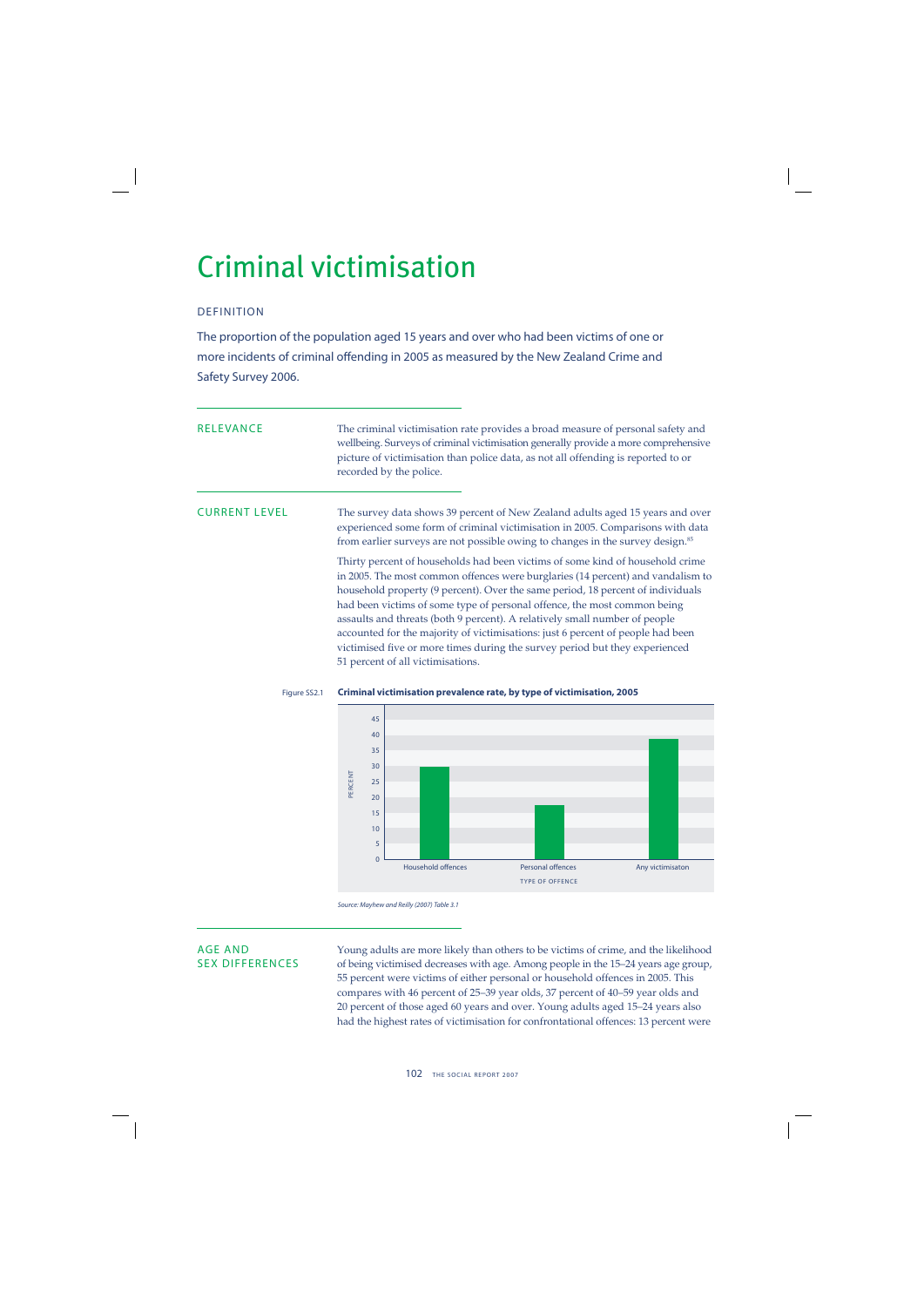HEALTH

CONNECTEDNESS CONNECTEDNESS S O C I A L SOCIAL

victims of confrontational offences committed by partners, 10 percent were victimised by people who were well known to them, and 16 percent by other offenders.

The overall rate of victimisation did not vary by sex, with 39 percent of both men and women experiencing some form of criminal victimisation in 2005. The pattern of victimisation by age was also similar for both sexes. With confrontational offences, men were as likely as women to have been victimised at least once by a partner (6 percent compared with 7 percent for women). However, women experienced more offences than men did (26 incidents per 100 women, compared with 18 incidents per 100 men).<sup>86</sup> Prevalence rates did not differ by sex for offences committed by people well known to the victim (5 percent for both men and women), but men were more likely than women to be victims of confrontational offences by people who were not known to them (9 percent compared with 6 percent).

Women were around twice as likely as men to be the victims of sexual offences (4 percent compared with 2 percent), with the highest rate experienced by women aged 15–24 years (12 percent). Over a third of sexual offences were committed by the victims' current partners.

|                                           |     | Rate per 100 persons in each group |              |
|-------------------------------------------|-----|------------------------------------|--------------|
| Age group                                 | Men | Women                              | <b>Total</b> |
| $15 - 24$                                 | 53  | 56                                 | 55           |
| $25 - 39$                                 | 44  | 47                                 | 46           |
| $40 - 59$                                 | 36  | 37                                 | 37           |
| $60+$                                     | 21  | 19                                 | 20           |
| <b>Total</b>                              | 39  | 39                                 | 39           |
| Course Marshau and Bailly (2007) Table C2 |     |                                    |              |

## Table SS2.1 **Criminal victimisation prevalence rate (%), by age and sex, 2005**

Source: Mayhew and Reilly (2007) Table C3

ETHNIC DIFFERENCES The likelihood of being a victim of crime varies by ethnicity. Among both Mäori and Pacific peoples, 47 percent of adults had experienced some form of criminal victimisation in 2005. This compared with 43 percent of Asians and 37 percent of Europeans. The high rates for Māori and Pacific peoples are likely to be due, at least in part, to these populations having a high incidence of other risk factors associated with victimisation – for instance they are more likely to be young, to be unemployed, to be sole parents and to live in more socio-economically deprived areas.

> Mäori had a relatively high rate of victimisation for confrontational offences: 14 percent for offences committed by partners, and 11 percent both for offences committed by people well known to them and for offences committed by other offenders. For Mäori women, the risk of being assaulted or threatened by a partner was three times the average (18 percent compared with 6 percent for all respondents). Comparable figures for Pacific peoples are not reliable owing to the small size of the sample.

OTHER GROUPS AT RISK Other groups reporting a high level of victimisation included sole parents with children (60 percent had experienced some form of criminal victimisation in 2005), students and people living with flatmates (57 percent and 54 percent, respectively), people who were single or in de facto relationships (50 percent and 49 percent), people who rented their homes either from private landlords or public agencies (49 percent and 45 percent), those who were unemployed and/or on benefits (48 percent), and those who lived in the most deprived fifth of New Zealand areas (45 percent). Many of these characteristics are closely inter-related.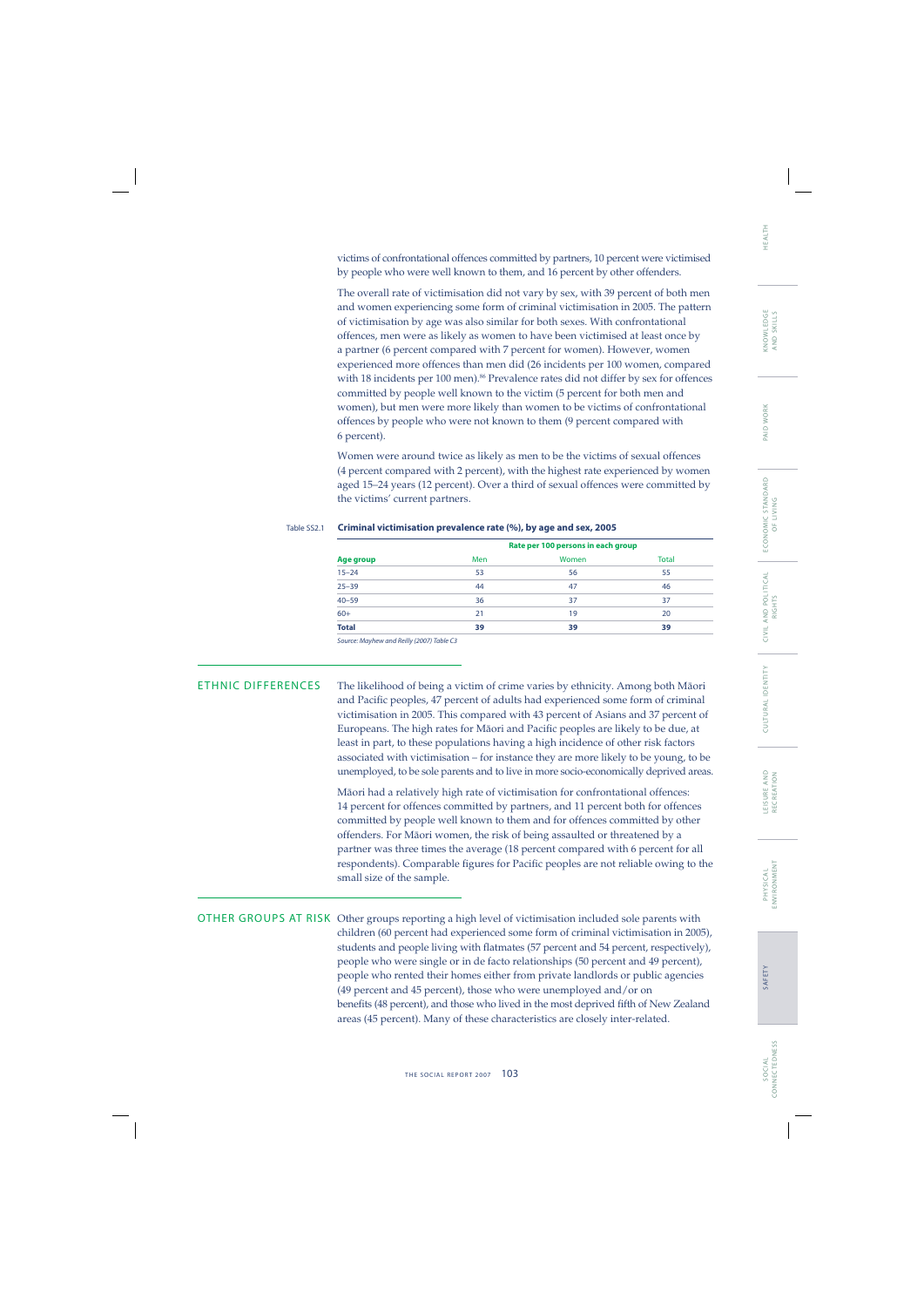## Fear of crime

## DEFINITION

The proportion of the population aged 15 years and over who said fear of crime had a moderate or high impact on their quality of life (scoring its effect at 4 or higher on a scale from 0-10, where 0 is no effect and 10 is total effect on quality of life), as measured by the New Zealand Crime and Safety Survey 2006.

| RELEVANCE                         |                                                                                                                                                                                                                                                                                                                                                                                                                                                                              | Anxiety and worries about victimisation detract from wellbeing, and may cause<br>people to alter their behaviour to avoid being victimised. This limits people's<br>options and can reduce their freedom.                                                                                                                                                                                                   |                    |                                                     |                                            |                                        |                                                  |
|-----------------------------------|------------------------------------------------------------------------------------------------------------------------------------------------------------------------------------------------------------------------------------------------------------------------------------------------------------------------------------------------------------------------------------------------------------------------------------------------------------------------------|-------------------------------------------------------------------------------------------------------------------------------------------------------------------------------------------------------------------------------------------------------------------------------------------------------------------------------------------------------------------------------------------------------------|--------------------|-----------------------------------------------------|--------------------------------------------|----------------------------------------|--------------------------------------------------|
| <b>CURRENT LEVEL</b>              |                                                                                                                                                                                                                                                                                                                                                                                                                                                                              | In 2005, 40 percent of New Zealanders said that fear of crime had a moderate or<br>high impact on their quality of life, scoring its effect at 4 or higher on a 0-10 scale.<br>A third (33 percent) scored its effect at 4-7, while 7 percent scored it at 8-10.<br>People who had been a victim of any crime were more likely than average to<br>report that fear of crime affected their quality of life. |                    |                                                     |                                            |                                        |                                                  |
| AGE AND<br><b>SEX DIFFERENCES</b> | Women were more likely than men to report that fear of crime had a moderate or<br>high impact on their quality of life, with 45 percent of females and 34 percent of<br>males scoring its effect at 4 or above on the impact scale. Thirty-seven percent of<br>females and 28 percent of males reported a moderate impact (scoring it at 4-7),<br>while 8 percent of females and 6 percent of males reported a high impact on their<br>quality of life (scoring it at 8-10). |                                                                                                                                                                                                                                                                                                                                                                                                             |                    |                                                     |                                            |                                        |                                                  |
|                                   |                                                                                                                                                                                                                                                                                                                                                                                                                                                                              | People aged 25–39 years were the most likely to report that fear of crime affected<br>their quality of life, while people aged 60 years and over were the least likely to<br>do so. In all age groups, women were more likely than men to say fear of crime<br>had an impact on their quality of life.                                                                                                      |                    |                                                     |                                            |                                        |                                                  |
| Table SS3.1                       |                                                                                                                                                                                                                                                                                                                                                                                                                                                                              | Proportion (%) of adults aged 15 years and over who reported that fear of crime had<br>a moderate or high impact on their quality of life, by age and sex, 2005                                                                                                                                                                                                                                             |                    |                                                     |                                            |                                        |                                                  |
|                                   | <b>Age group</b>                                                                                                                                                                                                                                                                                                                                                                                                                                                             |                                                                                                                                                                                                                                                                                                                                                                                                             | <b>Males</b>       |                                                     |                                            | <b>Females</b>                         |                                                  |
|                                   |                                                                                                                                                                                                                                                                                                                                                                                                                                                                              | High impact<br>$(score of 8-10)$                                                                                                                                                                                                                                                                                                                                                                            | Moderate<br>impact | Moderate or<br>(score of $4-7$ ) (score of $4-10$ ) | High impact<br>high impact (score of 8-10) | Moderate<br>impact<br>$(score of 4-7)$ | Moderate or<br>high impact<br>(score of $4-10$ ) |
|                                   | $15 - 24$                                                                                                                                                                                                                                                                                                                                                                                                                                                                    | 4                                                                                                                                                                                                                                                                                                                                                                                                           | 32                 | 36                                                  | 8                                          | 39                                     | 47                                               |
|                                   | $25 - 39$                                                                                                                                                                                                                                                                                                                                                                                                                                                                    | 8                                                                                                                                                                                                                                                                                                                                                                                                           | 31                 | 39                                                  | 10                                         | 44                                     | 54                                               |
|                                   | $40 - 59$                                                                                                                                                                                                                                                                                                                                                                                                                                                                    | $\overline{7}$                                                                                                                                                                                                                                                                                                                                                                                              | 27                 | 33                                                  | 9                                          | 34                                     | 43                                               |

Source: Mayhew and Reilly (2007, forthcoming)

Note: Combined scores may not add up because of rounding

60+ 4 24 29 6 31 37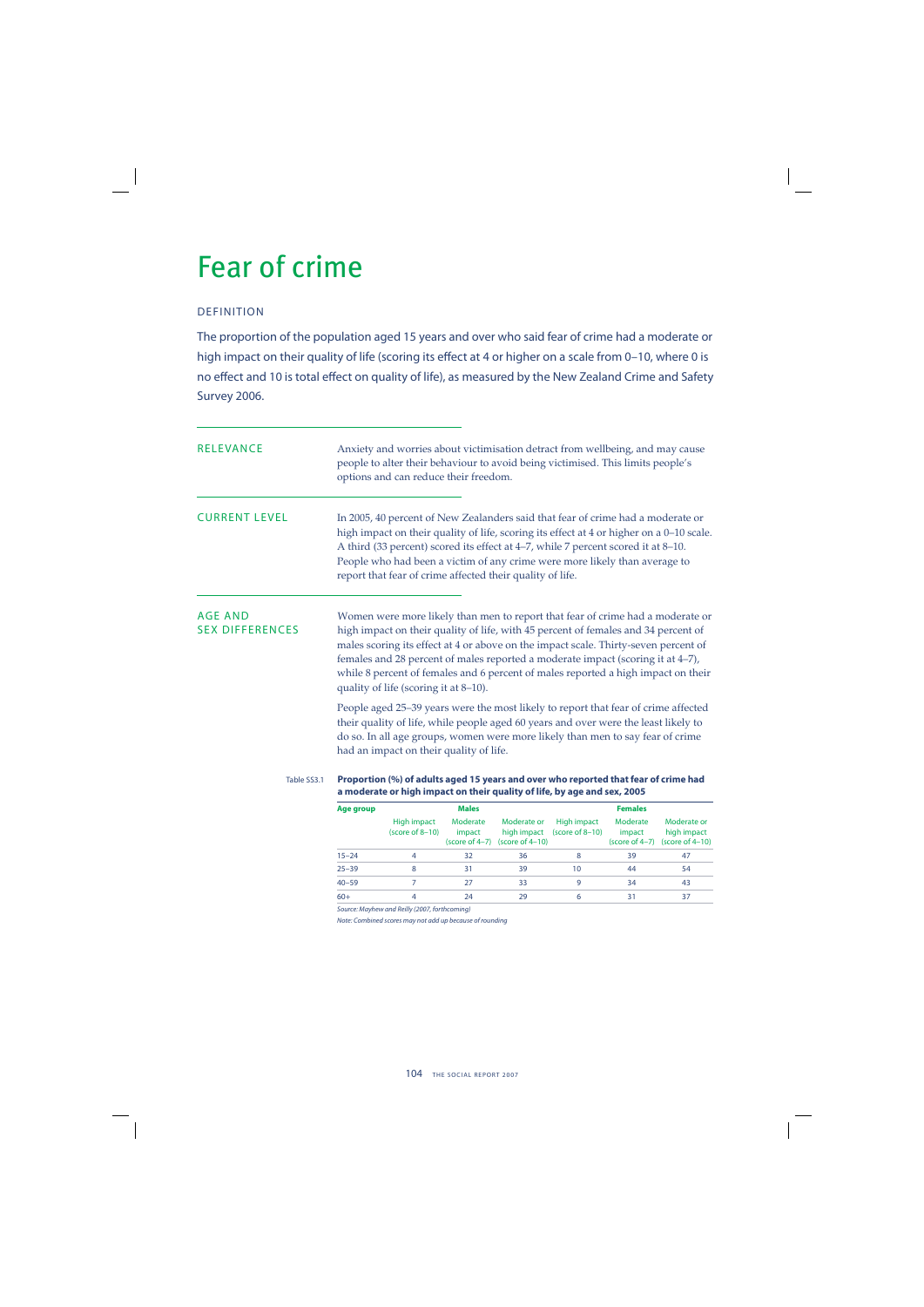ETHNIC DIFFERENCES At 60 percent, Asian people were far more likely than other ethnic groups to report that fear of crime affected their quality of life, either moderately or a great deal. Europeans were the least likely to do so (36 percent), while Mäori and Pacific peoples fell in the middle of the range, at 47 percent. Asians also had the largest proportion of any group rating the impact of fear of crime on their quality of life as high (18 percent). In each ethnic group, women were more likely than men to report that fear of crime affected their quality of life.

## Table SS3.2 **Proportion (%) of adults aged 15 years and over who reported that fear of crime had a moderate or high impact on their quality of life, by ethnic group, 2005**

|          | <b>High impact</b><br>(score of 8-10) | <b>Moderate impact</b><br>(score of 4-7) | <b>Moderate or high impact</b><br>$(score of 4-10)$ |  |
|----------|---------------------------------------|------------------------------------------|-----------------------------------------------------|--|
| European |                                       | 31                                       | 36                                                  |  |
| Māori    | 10                                    | 37                                       | 47                                                  |  |
| Pacific  | 13                                    | 33                                       | 47                                                  |  |
| Asian    | 18                                    | 43                                       | 60                                                  |  |

Source: Mayhew and Reilly (2007, forthcoming)

Note: Combined scores may not add up because of rounding

SOCIO-ECONOMIC People living in the most deprived areas of New Zealand were much more likely DIFFERENCES to report that fear of crime affected their quality of life (49 percent) than those living in the least deprived areas (33 percent). People in deprived areas were more than twice as likely as those in the least deprived areas to score the effect of fear of crime on their quality of life at the high end of the scale (11 percent and 5 percent, respectively).

DIFFERENCES BY Among households, sole parents living with their children had the highest<br>HOUSEHOLD proportion reporting that fear of crime affected their quality of life (46 perc proportion reporting that fear of crime affected their quality of life (46 percent), COMPOSITION followed by couples with children (44 percent). People living alone (38 percent) and couples without children (34 percent) were less likely than average to say fear of crime affected their quality of life.



AND SKILLS

KNOWLEDGE<br>AND SKILLS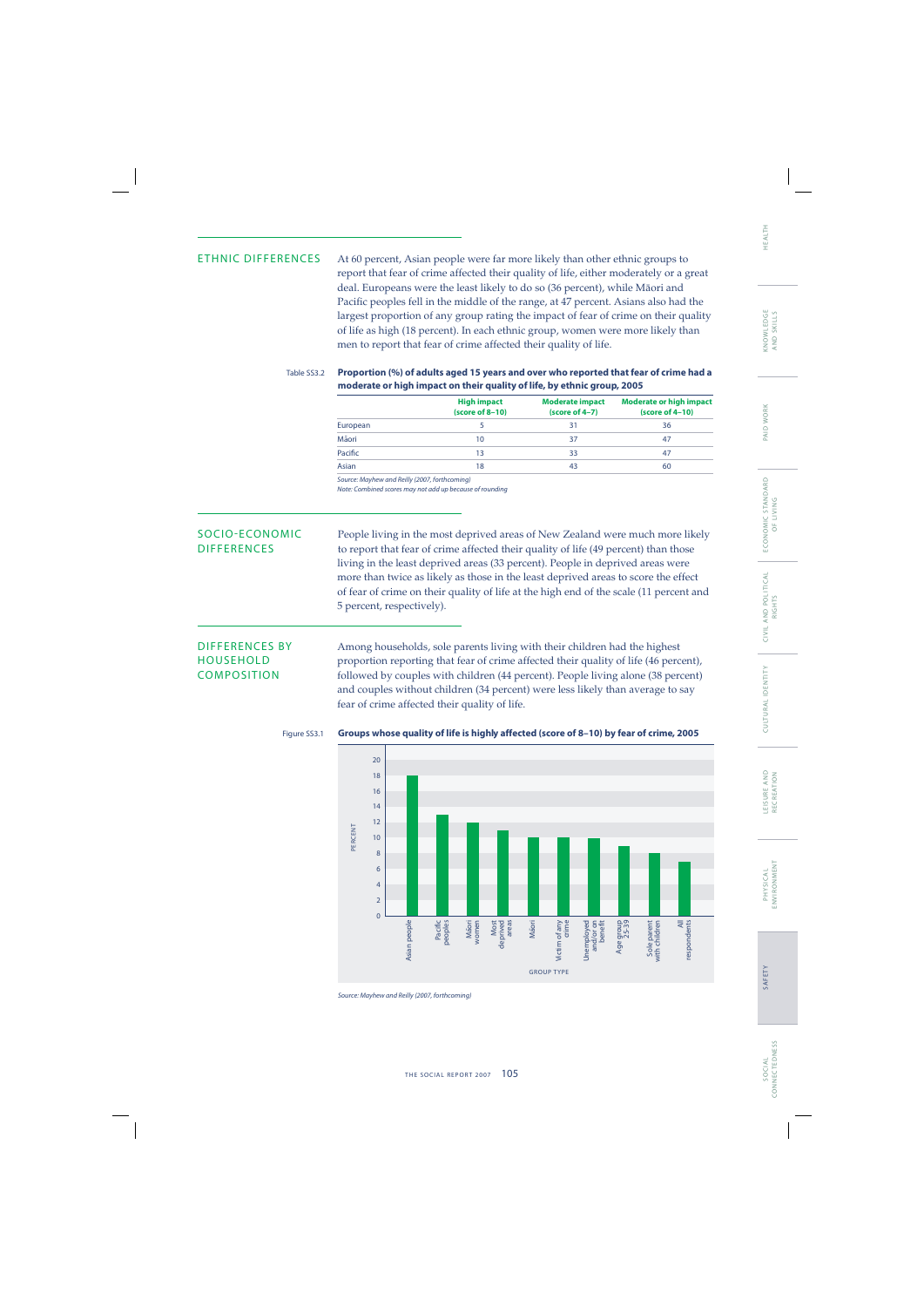## Road casualties

## DEFINITION

The number of people killed or injured in motor vehicle crashes as a proportion (per 100,000) of the total population.

| <b>RELEVANCE</b>                          | Motor vehicle crashes are a major cause of premature death, especially among<br>young adults. Deaths, injuries and disability resulting from motor vehicle crashes<br>inflict considerable pain and suffering on individuals, families and communities, as<br>well as on other road users, emergency service providers, health workers and others.                                                                                                                                                                                                                                                                                                                                   |  |  |  |  |
|-------------------------------------------|--------------------------------------------------------------------------------------------------------------------------------------------------------------------------------------------------------------------------------------------------------------------------------------------------------------------------------------------------------------------------------------------------------------------------------------------------------------------------------------------------------------------------------------------------------------------------------------------------------------------------------------------------------------------------------------|--|--|--|--|
| <b>CURRENT LEVEL</b><br><b>AND TRENDS</b> | In 2006, 391 people died as a result of motor vehicle crashes, a rate of 9.4 deaths<br>per 100,000 population. A further 15,174 people were injured, a rate of 367 injuries<br>per 100,000 population. <sup>87</sup> Deaths and injuries from motor vehicle crashes have<br>declined substantially since 1986, when the rates were 23.1 and 570 per 100,000<br>population, respectively. The number of people killed in motor vehicle crashes<br>was 49 percent lower in 2006 than it was in 1986. Although the number of people<br>injured has risen since 2000 (partly because of better recording by police), there<br>were 20 percent fewer people injured in 2006 than in 1986. |  |  |  |  |
|                                           | There is no conclusive evidence on the reasons for the reduction in road<br>casualties since 1986. Better roads and better vehicles, as well as legislation,<br>enforcement and education aimed at reducing road casualties, may all have<br>contributed to an improvement in drivers' attitudes and behaviour.                                                                                                                                                                                                                                                                                                                                                                      |  |  |  |  |
| Figure SS4.1                              | Road traffic injury and death rates, 1986-2006                                                                                                                                                                                                                                                                                                                                                                                                                                                                                                                                                                                                                                       |  |  |  |  |
|                                           | <b>Injuries</b><br>600<br>30<br>Deaths (right-hand scale)<br>$\circ$<br>$\circ$                                                                                                                                                                                                                                                                                                                                                                                                                                                                                                                                                                                                      |  |  |  |  |



Source: Ministry of Transport

AGE AND<br>SEX DIFFERENCES vehicle crashes than any other age group. Death rates for 15–24 year olds and<br>SEX DIFFERENCES vehicle crashes than any other age group. Death rates for 15-24 year olds are more than double those of the population as a whole. The risk of dying in a crash is relatively low in middle age, then increases at older ages, partly because of the increasing fragility of the very old.

> The death rate for all age groups has fallen steadily over the period since 1986. The decline has been particularly marked among 15–24 year olds, who had an average annual rate of 21 deaths per 100,000 in the period 2002–2006, a big improvement on the average annual rate of 50 deaths per 100,000 for the 1987– 1991 period.

> Males are much more likely than females to be killed in motor vehicle crashes. Between 2002 and 2006, the average annual death rate for males was 14 deaths